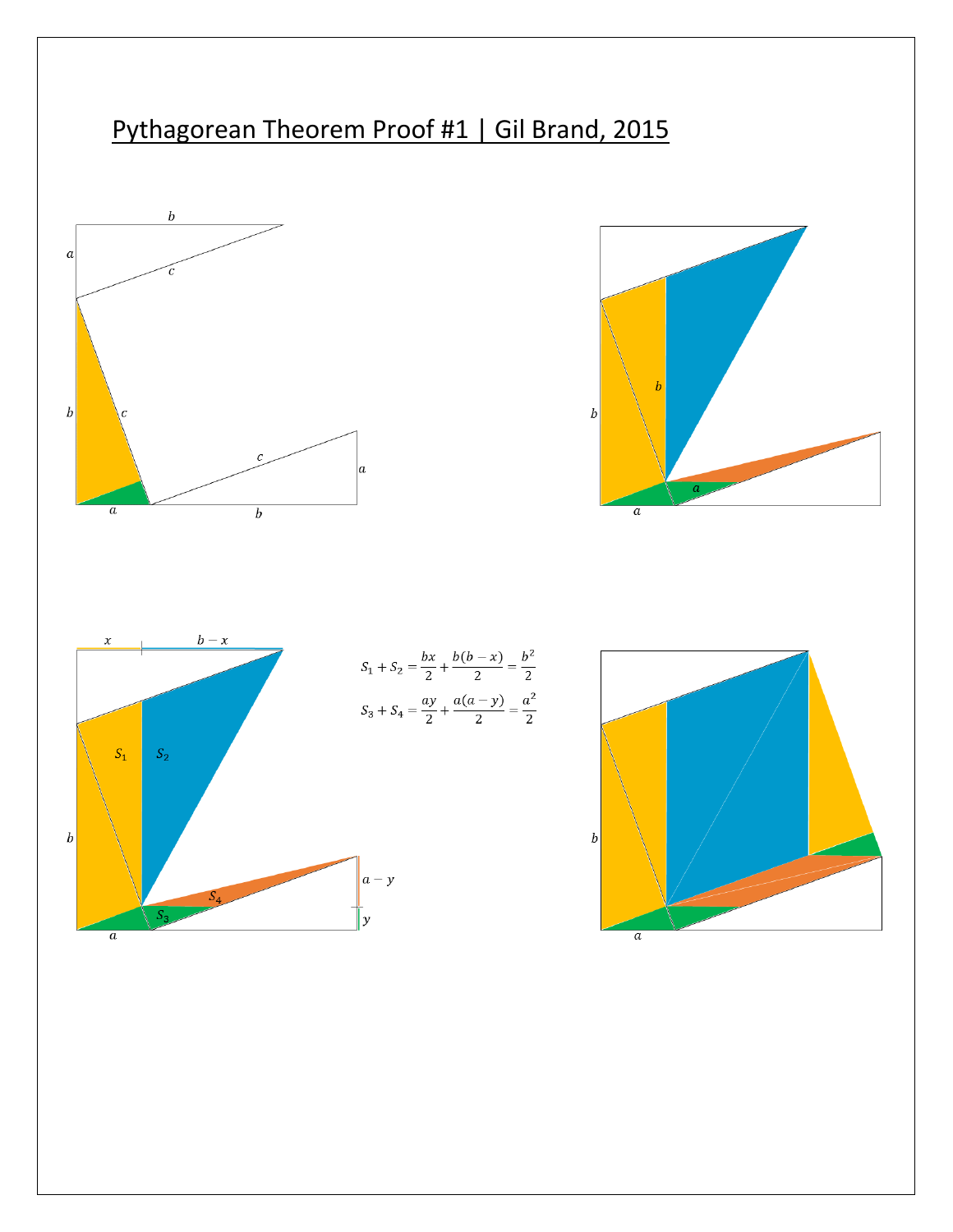## Pythagorean Theorem Proof #2 | Gil Brand, 2015